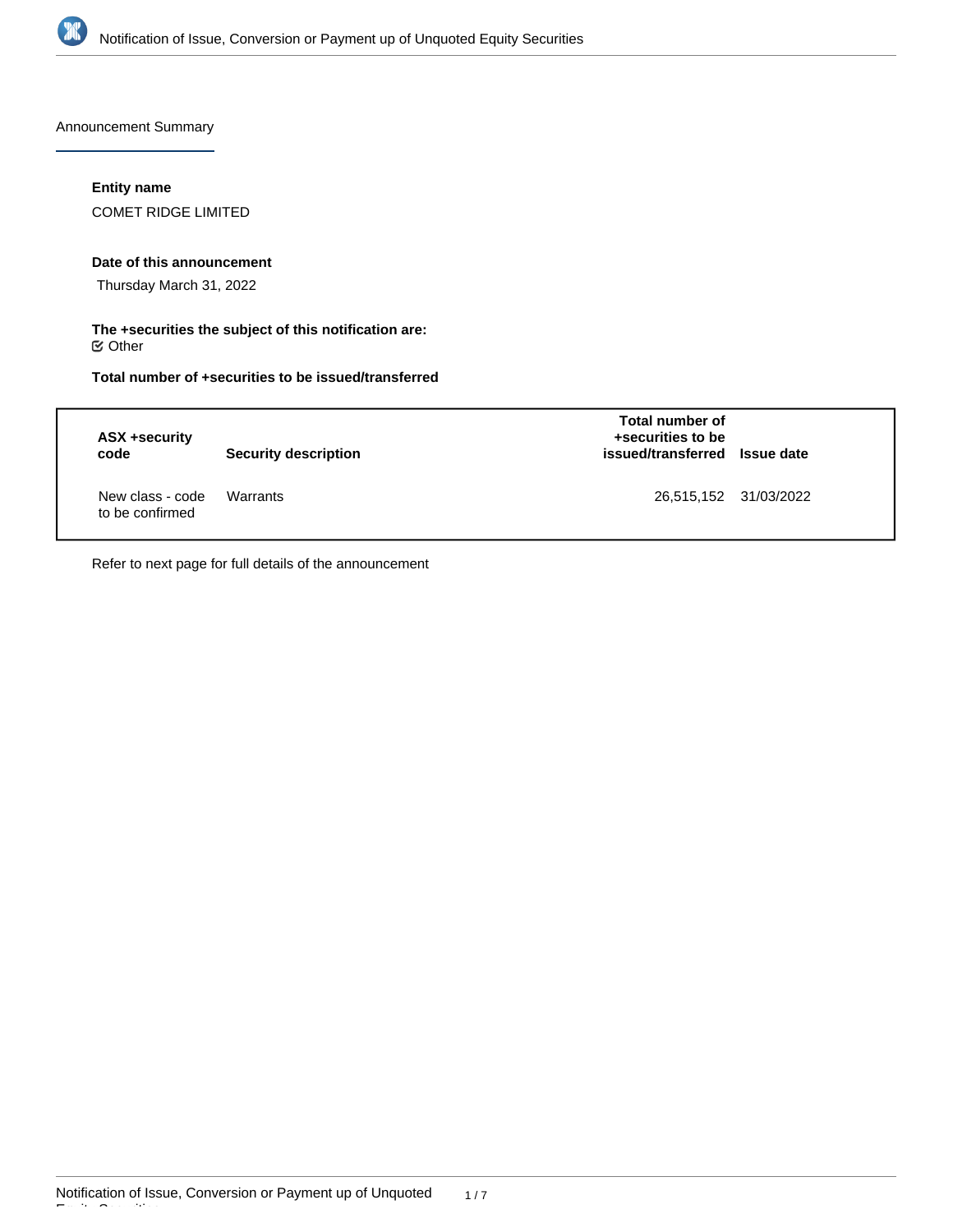

Part 1 - Entity and announcement details

## **1.1 Name of entity**

COMET RIDGE LIMITED

We (the entity named above) give notice of the issue, conversion or payment up of the following unquoted +securities.

**1.2 Registered number type**

ABN

**Registration number**

47106092577

# **1.3 ASX issuer code**

COI

# **1.4 The announcement is**

New announcement

# **1.5 Date of this announcement**

31/3/2022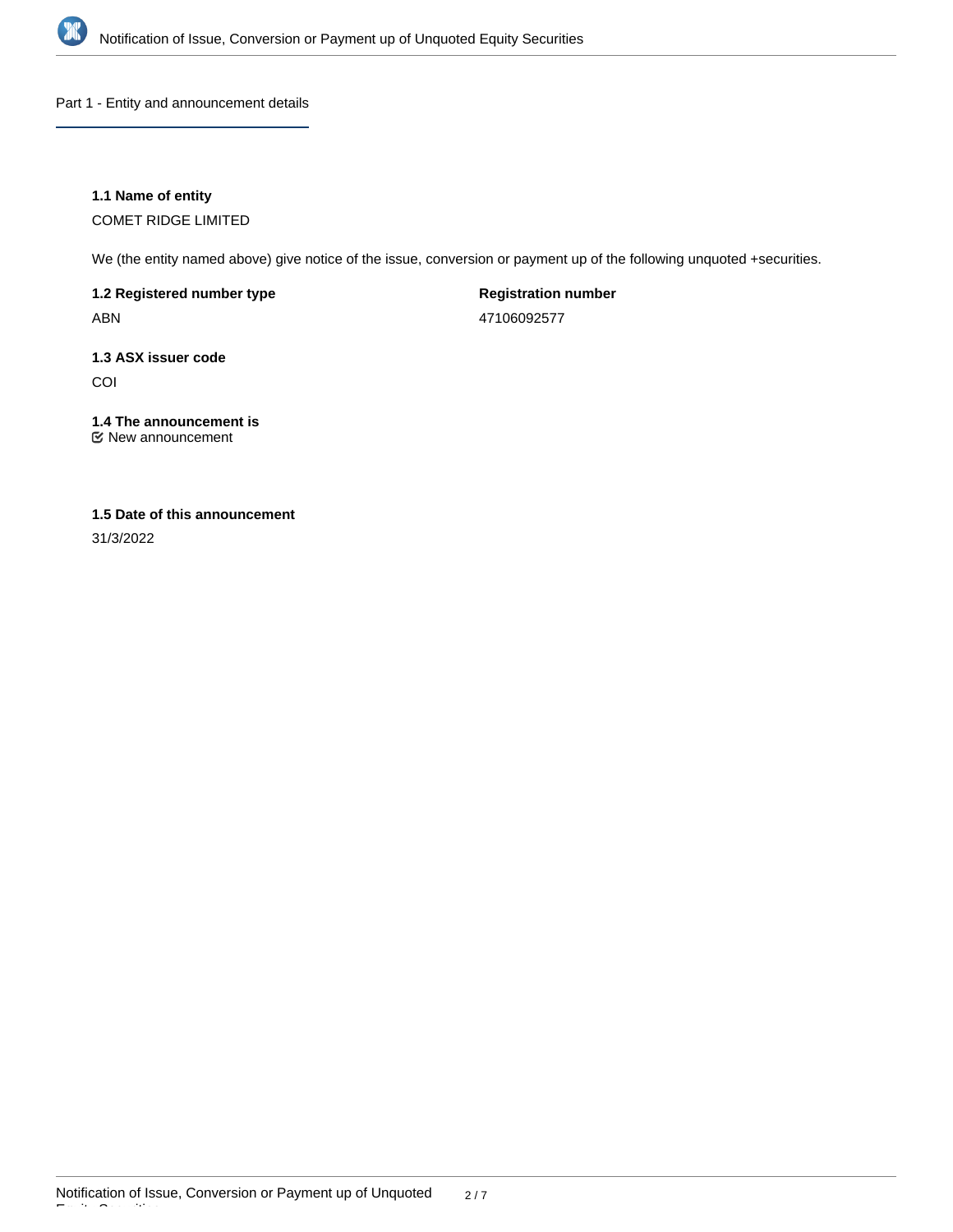

# Part 2 - Issue details

**2.1 The +securities the subject of this notification are:**

Other

## **Please specify**

Refer Appendix 3B lodged 30 March 2022

## **2.2a This notification is given in relation to an issue of +securities in a class which is not quoted on ASX and which:**

does not have an existing ASX security code ("new class")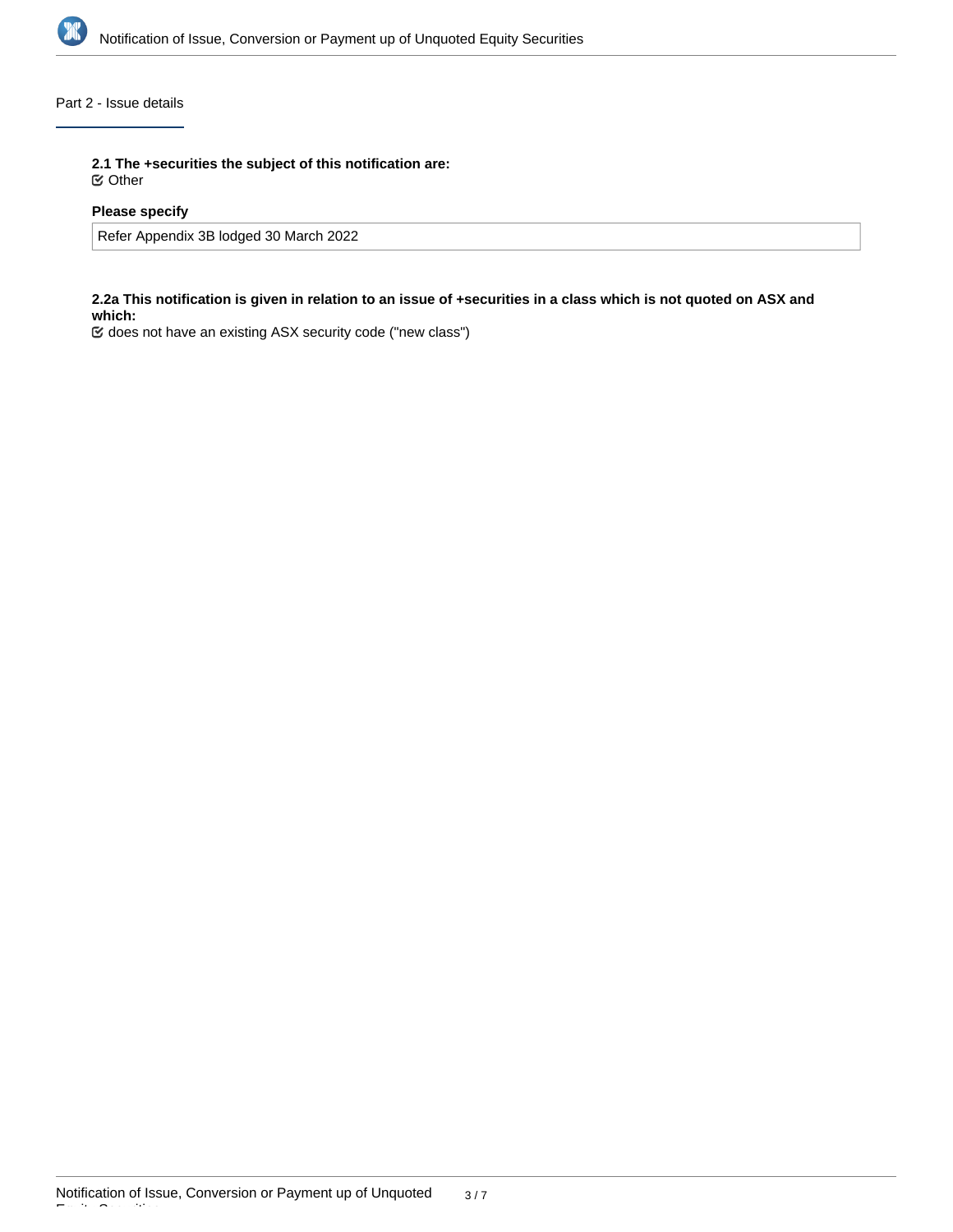

Part 3C - number and type of +securities the subject of this notification (new class) where issue has not previously been notified to ASX

#### in an Appendix 3B

#### **New +securities**

| ASX +security code               | +Security description |
|----------------------------------|-----------------------|
| New class - code to be confirmed | Warrants              |

**+Security type**

**ISIN code**

**Other** 

**Date the +securities the subject of this notification were issued**

31/3/2022

**Will all the +securities issued in this class rank equally in all respects from their issue date?** Yes

#### **Please provide a URL link for a document lodged with ASX setting out the material terms of the +securities being issued.**

[https://cdn-api.markitdigital.com/apiman-gateway/ASX/asx-research/1.0/file/2924-02403074-2A1313410?access\\_token=8](https://cdn-api.markitdigital.com/apiman-gateway/ASX/asx-research/1.0/file/2924-02403074-2A1313410?access_token=83ff96335c2d45a094df02a206a39ff4) [3ff96335c2d45a094df02a206a39ff4](https://cdn-api.markitdigital.com/apiman-gateway/ASX/asx-research/1.0/file/2924-02403074-2A1313410?access_token=83ff96335c2d45a094df02a206a39ff4)

#### **Any other information the entity wishes to provide about the +securities the subject of this notification**

[https://cdn-api.markitdigital.com/apiman-gateway/ASX/asx-research/1.0/file/2924-02504731-6A1084289?access\\_token=8](https://cdn-api.markitdigital.com/apiman-gateway/ASX/asx-research/1.0/file/2924-02504731-6A1084289?access_token=83ff96335c2d45a094df02a206a39ff4) [3ff96335c2d45a094df02a206a39ff4](https://cdn-api.markitdigital.com/apiman-gateway/ASX/asx-research/1.0/file/2924-02504731-6A1084289?access_token=83ff96335c2d45a094df02a206a39ff4)

**Please provide any further information needed to understand the circumstances in which you are notifying the issue of these +securities to ASX, including why the issue of the +securities has not been previously announced to the market in an Appendix 3B**

The securities which are new securities, the subject of this Appendix 3G have previously been referenced in an Appendix 3B lodged 30 March 2022, which can be found at the following: [https://cdn-api.markitdigital.com/apiman-gateway/ASX/asx](https://cdn-api.markitdigital.com/apiman-gateway/ASX/asx-research/1.0/file/2924-02504553-6A1084166?access_token=83ff96335c2d45a094df02a206a39ff4) [-research/1.0/file/2924-02504553-6A1084166?access\\_token=83ff96335c2d45a094df02a206a39ff4](https://cdn-api.markitdigital.com/apiman-gateway/ASX/asx-research/1.0/file/2924-02504553-6A1084166?access_token=83ff96335c2d45a094df02a206a39ff4)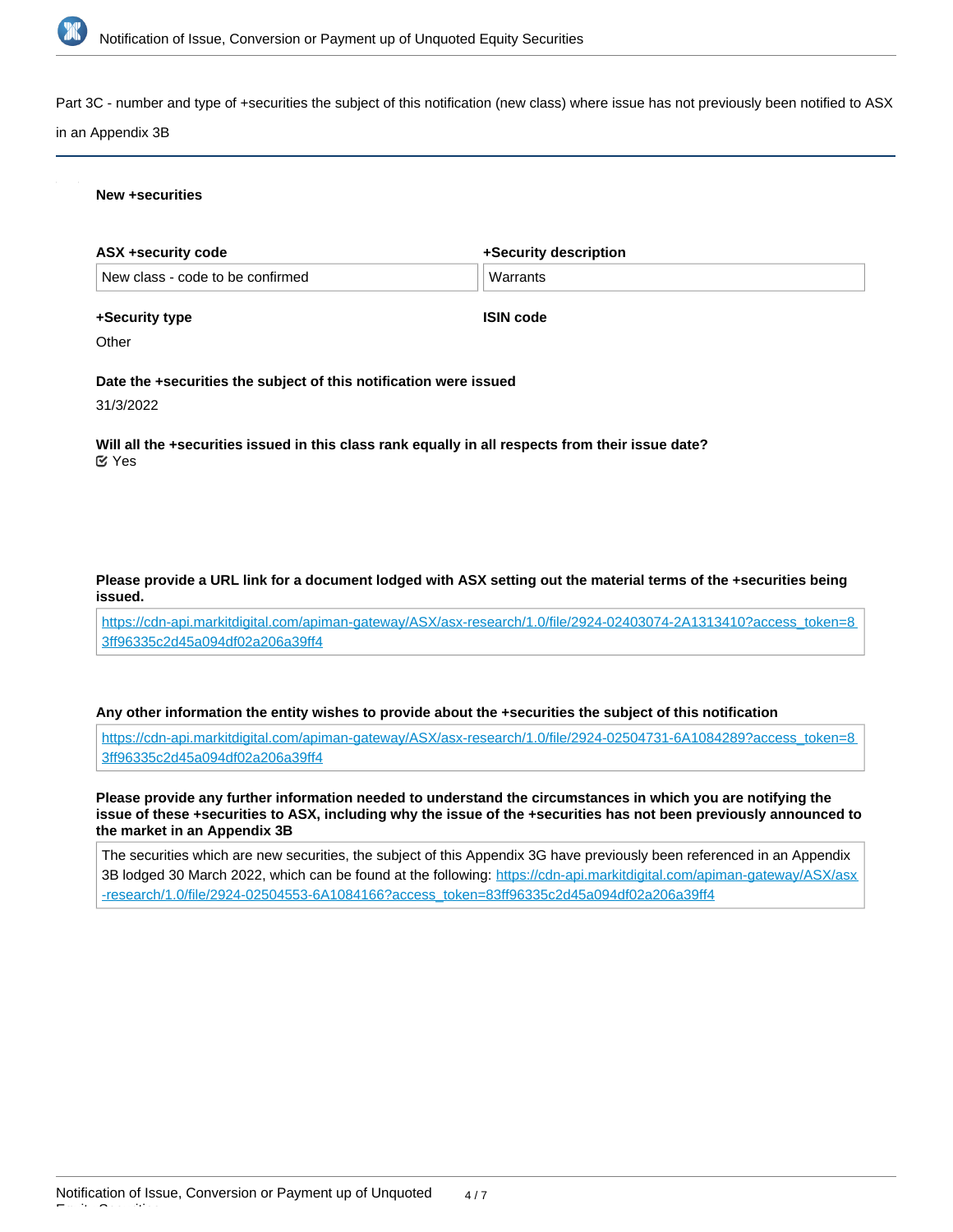

Issue details

#### **Number of +securities**

26,515,152

**Were the +securities issued for a cash consideration?**

No

## **Please describe the consideration being provided for the +securities**

In consideration of the 2nd tranche sum of \$3.5m, part of the loan facility from Pure Asset Management the details of which were contained in COI ASX announcement 3/08/2021.

## **Purpose of the issue**

To raise additional working capital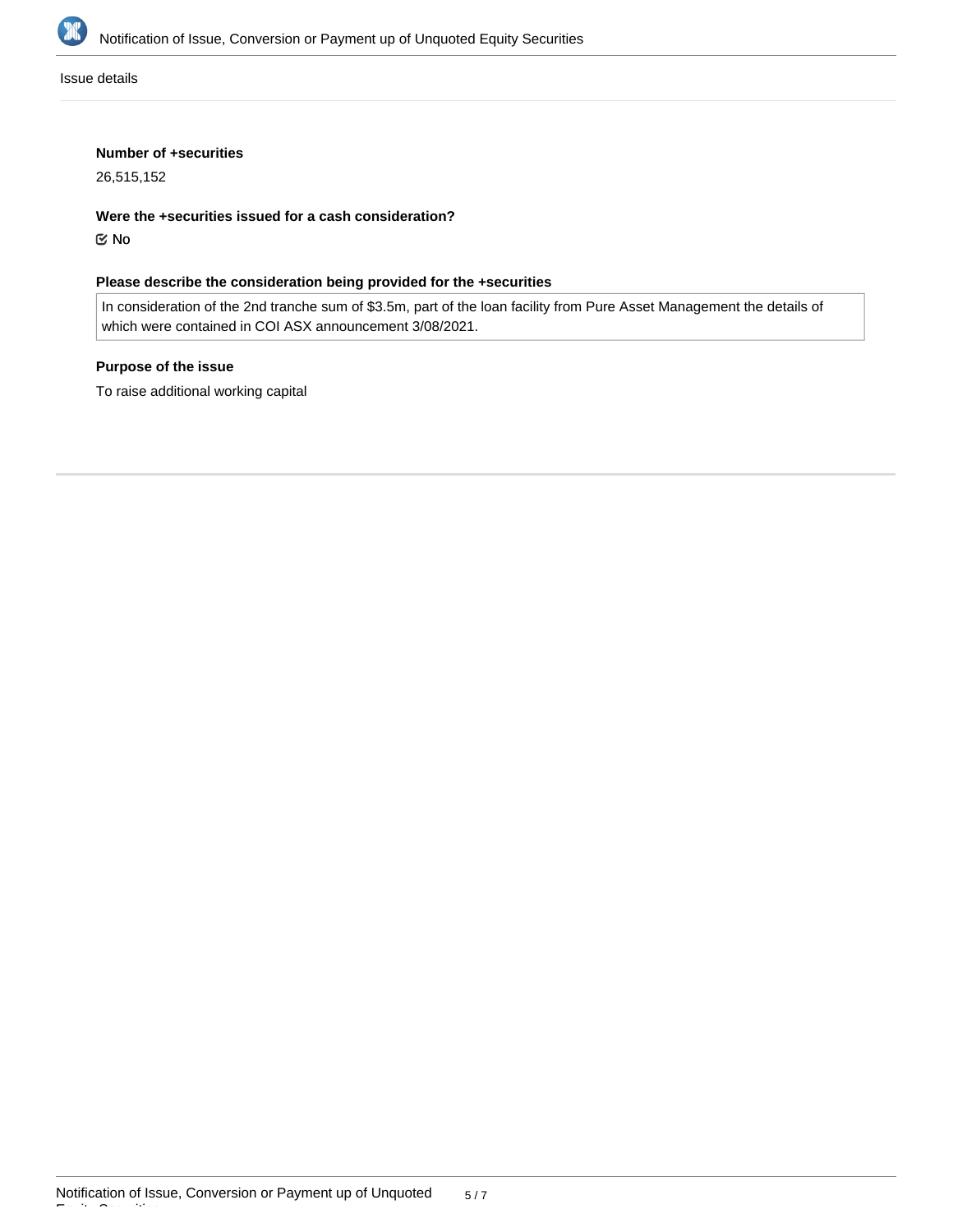

Part 4 - +Securities on issue

**Following the issue, conversion or payment up of the +securities the subject of this application, the +securities of the entity will comprise: (A discrepancy in these figures compared to your own may be due to a matter of timing if there is more than one application for quotation/issuance currently with ASX for processing.) 4.1 Quoted +Securities (Total number of each +class of +securities quoted) ASX +security code and description Total number of +securities on issue** COI : ORDINARY FULLY PAID 860,034,445

**4.2 Unquoted +Securities (Total number of each +class of +securities issued but not quoted on ASX)**

| ASX +security code and description         | <b>Total number of</b><br>+securities on issue |
|--------------------------------------------|------------------------------------------------|
| COIAP : WARRANTS EX \$0.165                | 39,393,939                                     |
| COIAA : PERFORMANCE RIGHTS                 | 16,395,000                                     |
| New class - code to be confirmed: Warrants | 26,515,152                                     |